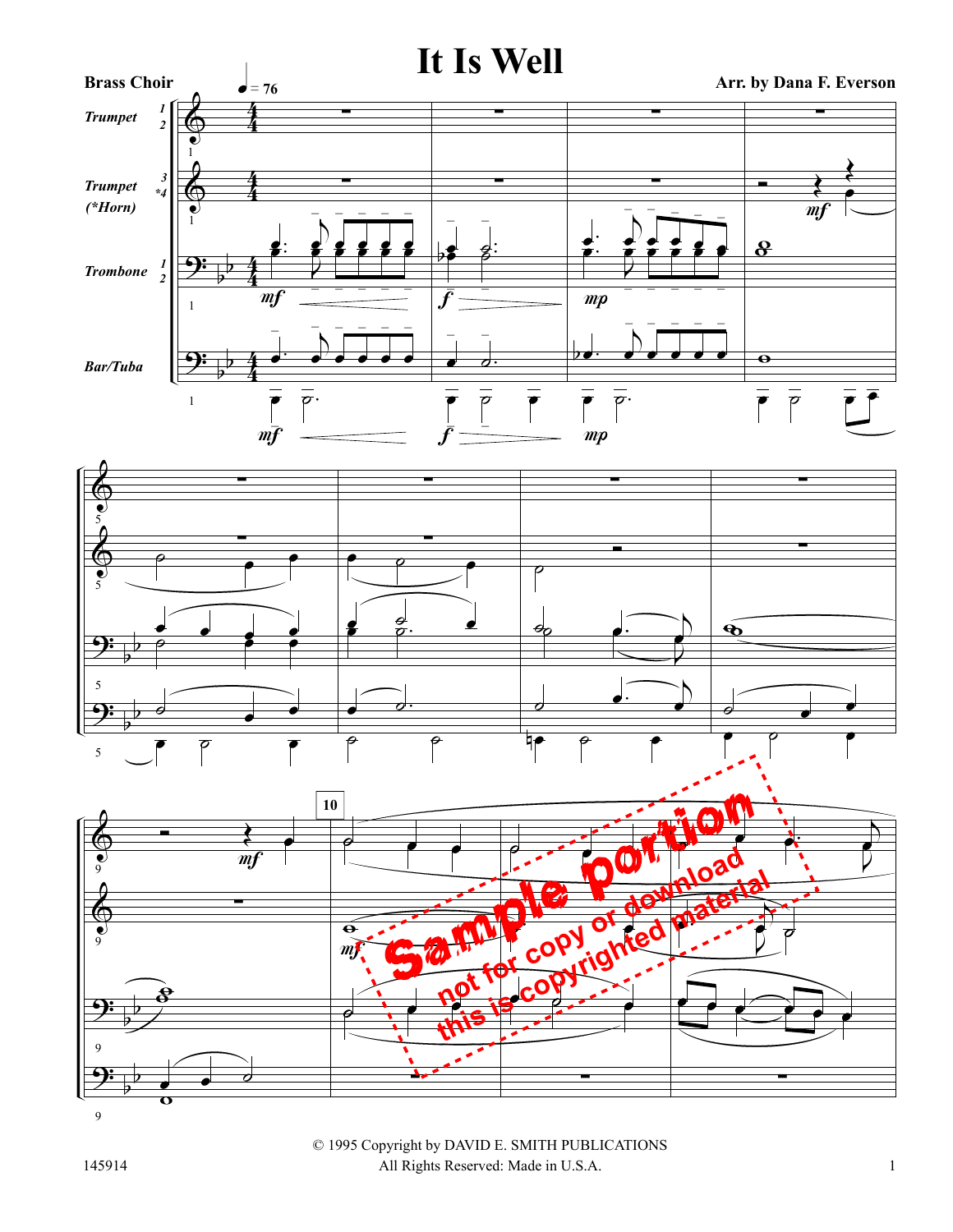

25





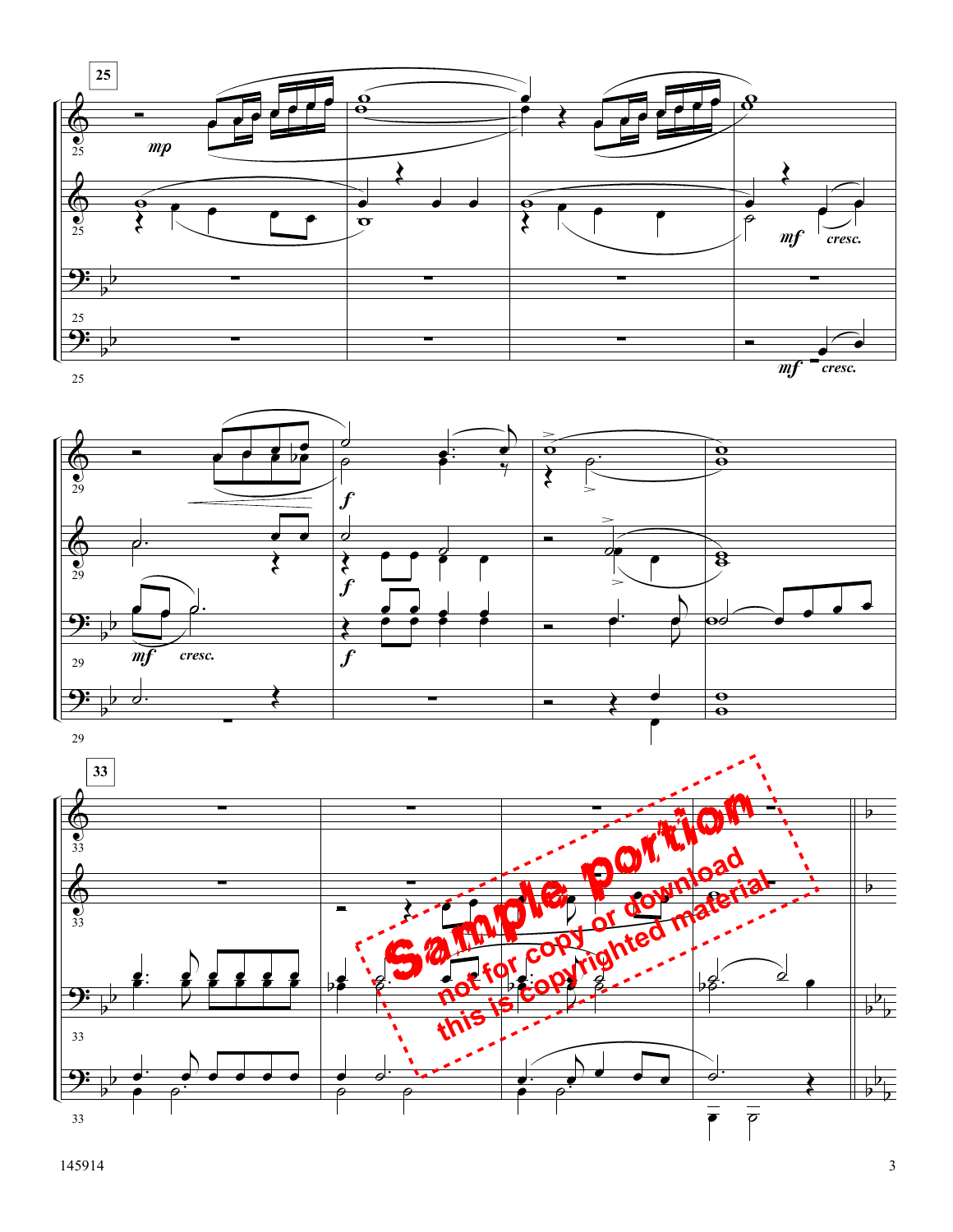





57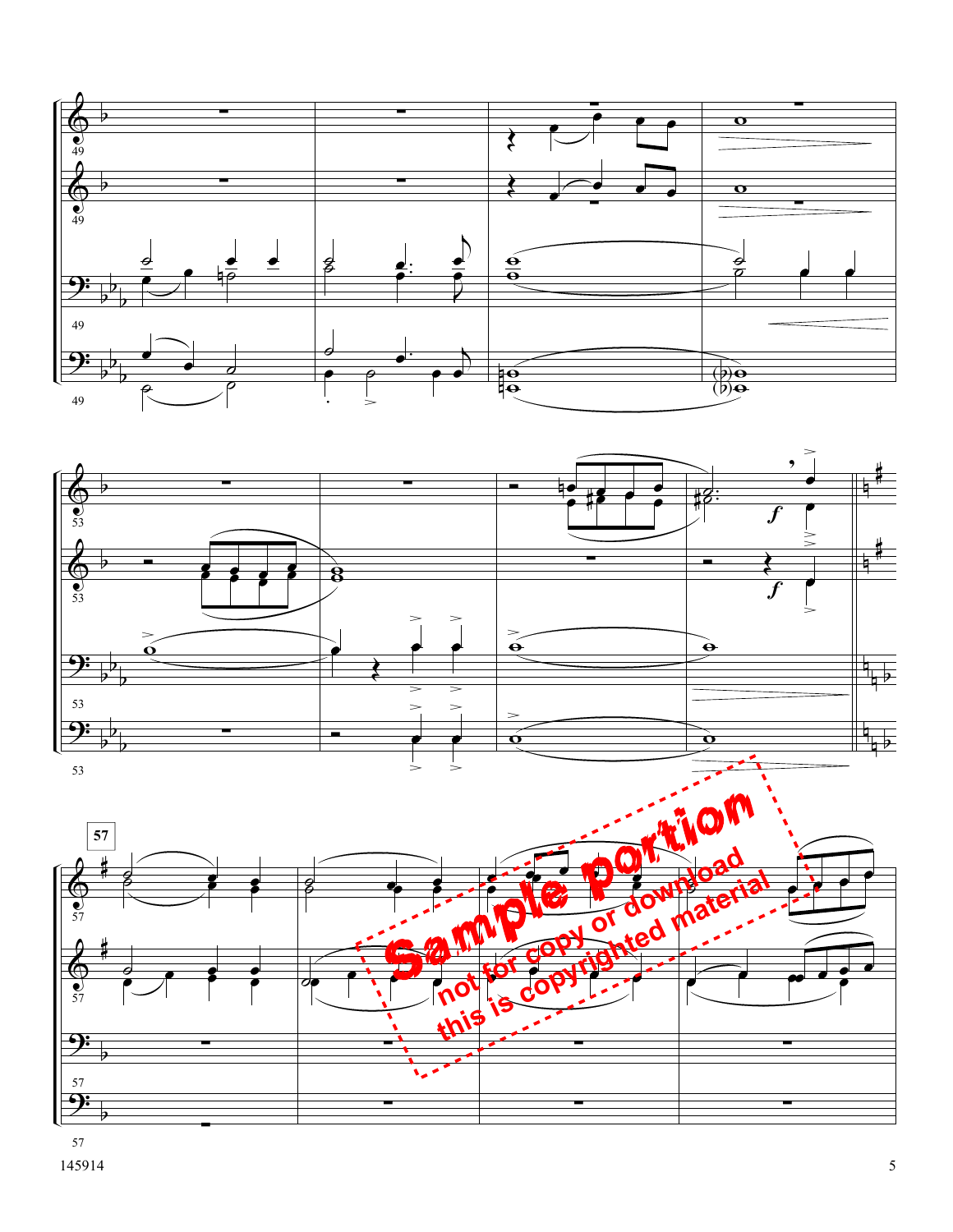